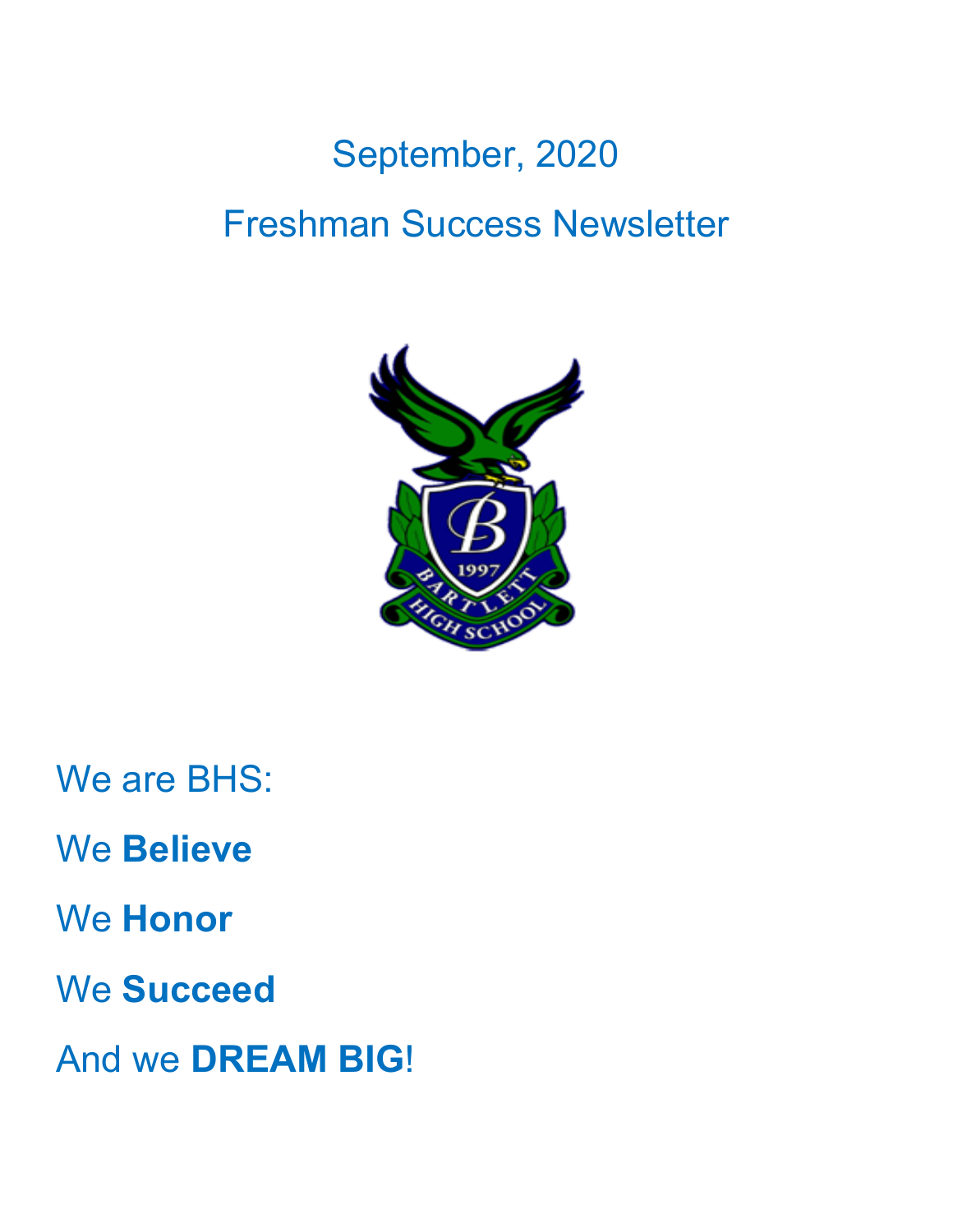Congratulations class of 2024-you made it through the first week of e-learning! Sure-there were some bumps in the road, but that's life, and we find solutions. You were able to get into all of your classes. Some of you had some issues, but you advocated for yourselves by reaching out to your teachers, your counselors, or me. That's the first step in becoming an adult-finding solutions to problems so you can move ahead.

## **Freshmen on Track:**

#### **What does this mean?**

Freshmen who are on track to graduate are those who have at least 10 credits by the end of  $9<sup>th</sup>$  grade, and receive no more than one E in core classes (English, PE, Math, Science).

#### **Why is this important?**

If you fail one semester of a core course, you have to make the credit up. That means you will be behind your classmates academically, and possibly socially and emotionally. Staying on track freshman year is the biggest predictor of lifetime success. Studies have shown that being a "freshman on track" is a better predictor of high school graduation than the neighborhood where a student lives, race, income or prior test scores. Freshmen on track at the end of 9<sup>th</sup> grade are four times more likely to graduate than those who are off-track.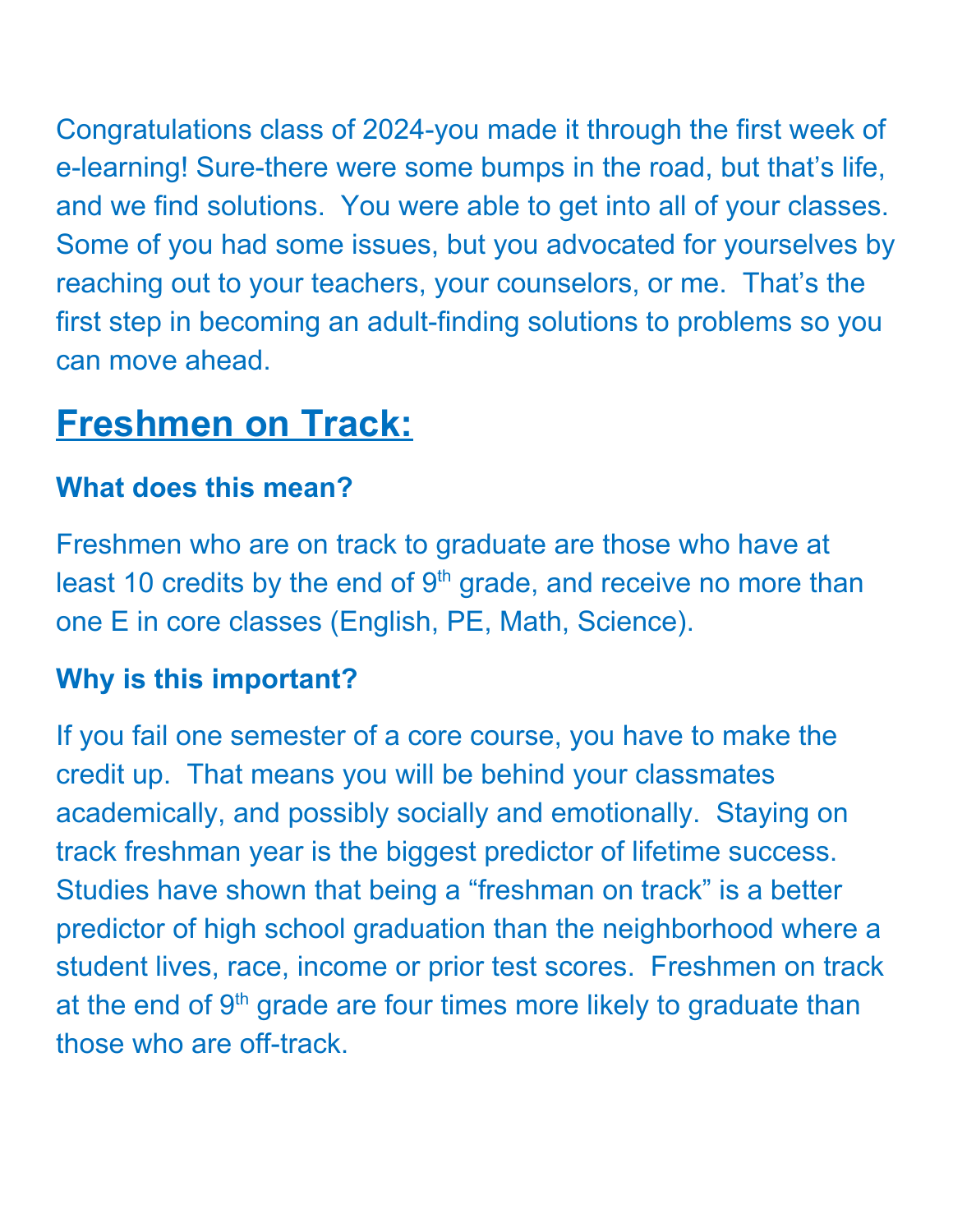Let that sit for a minute. Whether you plan a career, military or college after high school, you will be one year behind your peers. That puts you behind them in education and income. Over a lifetime, you could be missing out on hundreds of thousands of dollars and benefits (insurance, paid vacation days, etc.), and experiences.

#### **What can you do?**

- Talk to your teacher. Tell them you feel lost, don't get it, please explain it again. This is easily done 1:1 during teacher office hours from 2:30-3pm daily.
- Talk to me or your school counselor. Your counselor's name is on your schedule in IC.
- Get involved! There are so many clubs, activities and sports at BHS. We have something for everyone. if you don't see what you are looking for, or have an idea for a club, email Mr. Bral at [jeffbral@U-46.org](mailto:jeffbral@U-46.org) and we will do our best to get a sponsor. [Here](https://docs.google.com/document/d/1PW1QFthCfKCqM-BN71B6SDPEqAnl4tMVJHd1jmvPdfo/edit?userstoinvite=filomenabruno%40u-46.org&ts=5f4e7007) is a link to our clubs and activities-find something to get involved in. Studies show that involvement in extra-curricular activities builds teamwork and leadership skills, as well an opportunity to meet new people. These are life-long skills.
- Make friends with your classmates on line for study groups.

If you haven't already done so, please send me a picture of yourself with a sentence or two about your hobbies and what you are looking forward to at BHS. Also, don't forget to fill out the [survey](https://docs.google.com/forms/d/e/1FAIpQLSeIf9xAR9nZlx-Gx_-FatUZPjF1I5wwWjg7ybFGZ15xlbfwrg/viewform?usp=pp_url)!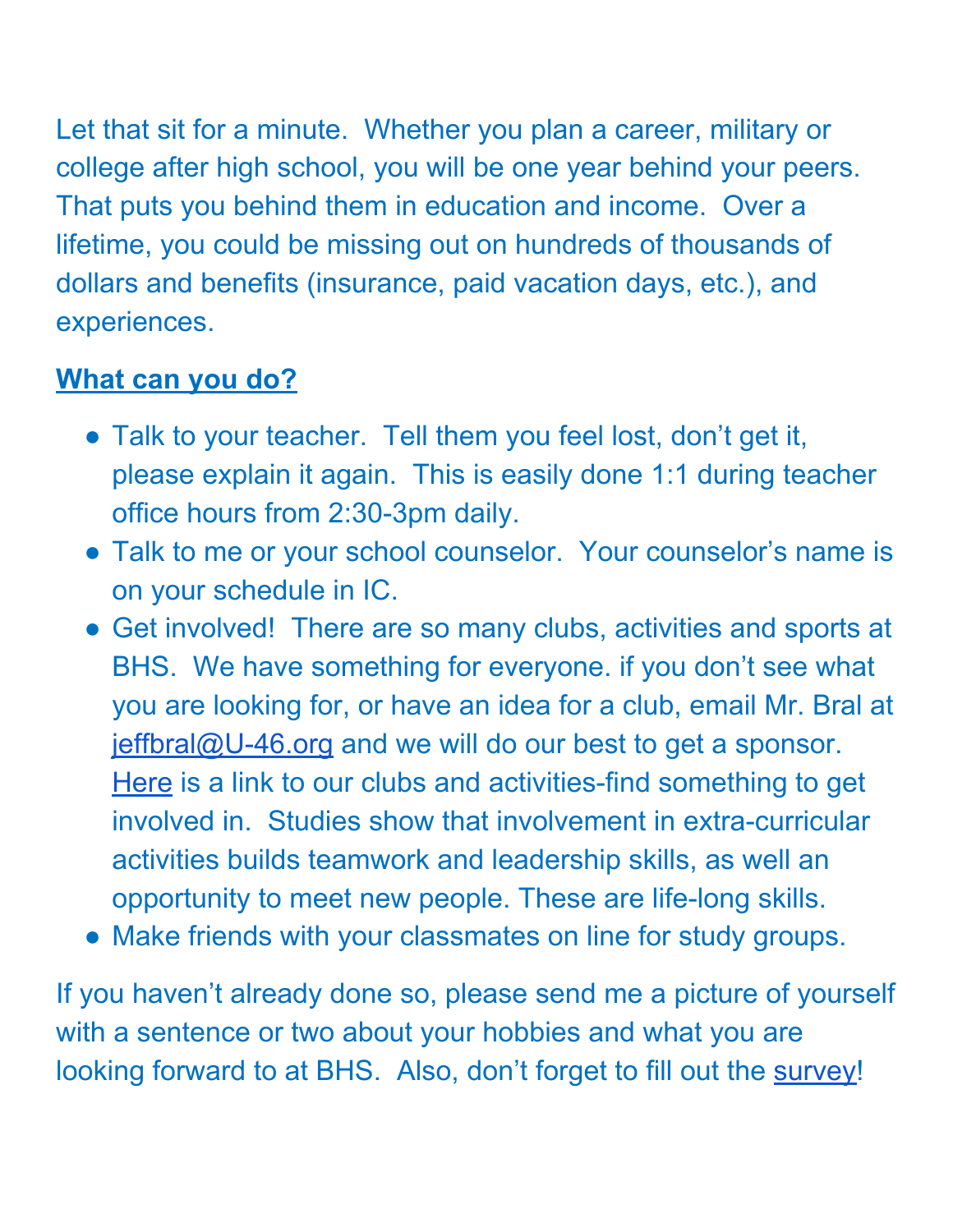#### **What can parents/guardians do to help?**

- Talk to your student! Have discussions about life skills, about being engaged-especially in e-learning. Ask what they did in school, what they learned, how they contributed to class.
- Check their grades in Infinite Campus.
- Ask to see work they have produced.
- Ask if they need help-show them you are invested in, and value, their education.

### **What will BHS do?**

We have a number of supports built into our classes and student services.

• Our freshmen teachers will meet twice monthly to discuss students who may be having academic, social or emotional issues.

> o **Academic support**: teachers, peer tutors or Peer Leader mentors

o **Behavior/social, emotional**: together with school counselors, Deans and social workers, we will support students to make positive choices in their academic and social lives.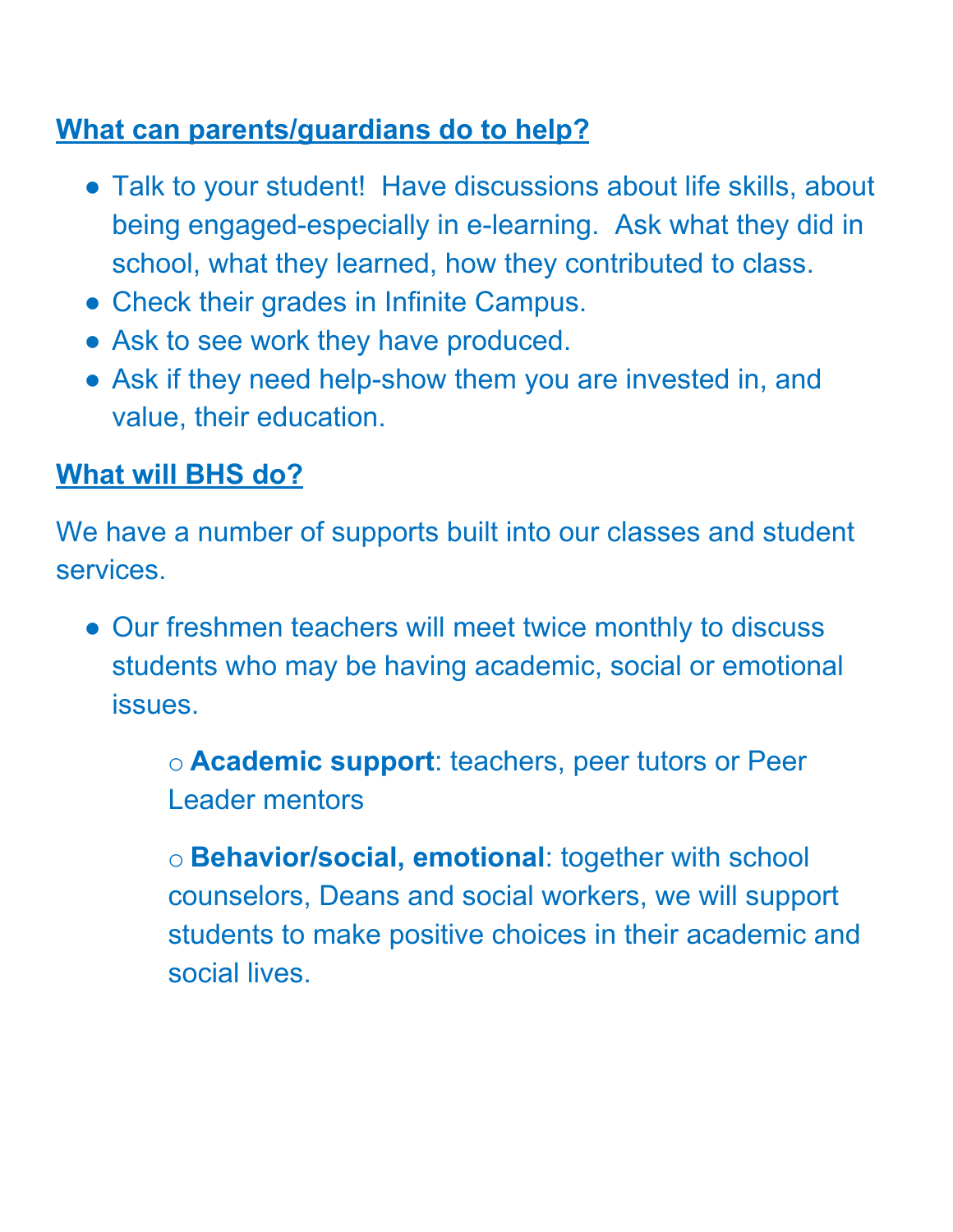- **Problem-Solving Team** (MTSS lead Nick Goshe, counselors, Deans and social workers) that looks at data (behavior, academic and grades) and works with students, teachers and parents to provide supports.
- **Freshman Advisory Council**: Coming soon! Will be made up of freshmen students to support each other and have a voice in what happens at BHS. Let me know if you are interested: [adeledalesandro@U-46.org](mailto:adeledalesandro@U-46.org)

#### **Overcoming "stage fright":**

You are sitting at home, looking at squares of people as if you are watching a multiplied version of The Brady Bunch. You may know a few people in class. The teacher seems nice, but…you don't add to the conversation or raise your hand or voice an opinion. DO IT! Be engaged in class. You matter. Your opinion matters. Your learning and your perspective matters. Ask the question that is probably on everyone else's mind. Be bold, be fierce-be the leader. You will be a better person for it and you may be helping someone else out.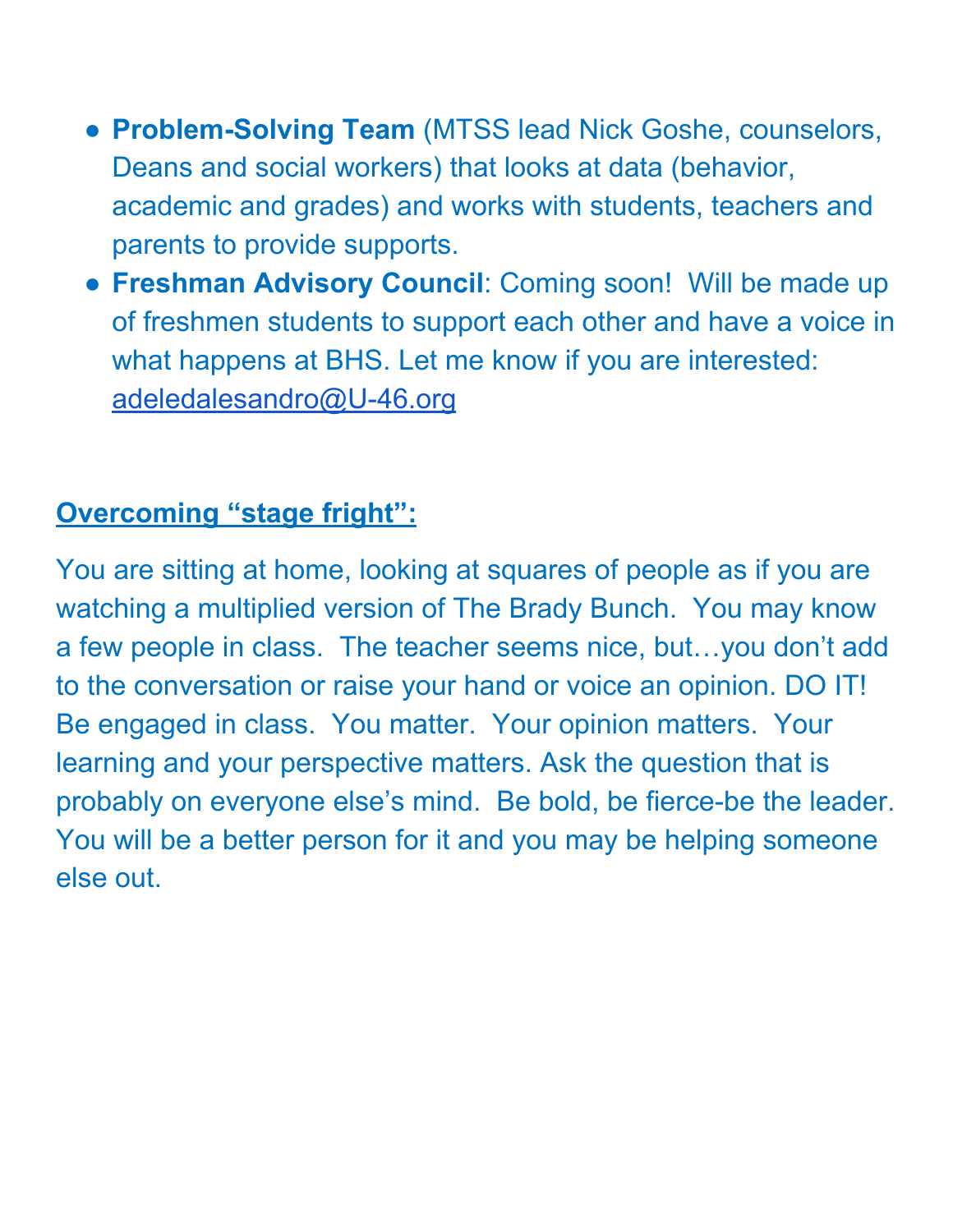#### **Life Rules:**

**RESPECT:** Yourself, teachers and classmates. Respect the learning and the work you are doing. Respect the perspectives of others.

**VALUE:** Yourself, others, the work, your place at BHS and your life. YOU MATTER!

**TRUST:** Be consistent in your words and actions-don't talk behind someone's back or feel safe calling someone out online. You expect that from others, so pay it forward.

**SUPPORT:** Give each other a hand. If you see someone struggle, or acting in an unkind way, step up. Be that person who helps, who shows they care, who empathizes with someone.

**FOCUS ON RESULTS:** Do your work-that's your job right now. Your reward is your diploma in 4 years! Do good things-for yourself and others.

**BREATHE:** Take a few minutes each day to sit in a quiet spot and just breathe.

As always, if you need anything, please reach out to me or your counselor. Look in your email for a message from your Peer Leader mentor. Please email him/her back-that's common courtesy (another life skill!).